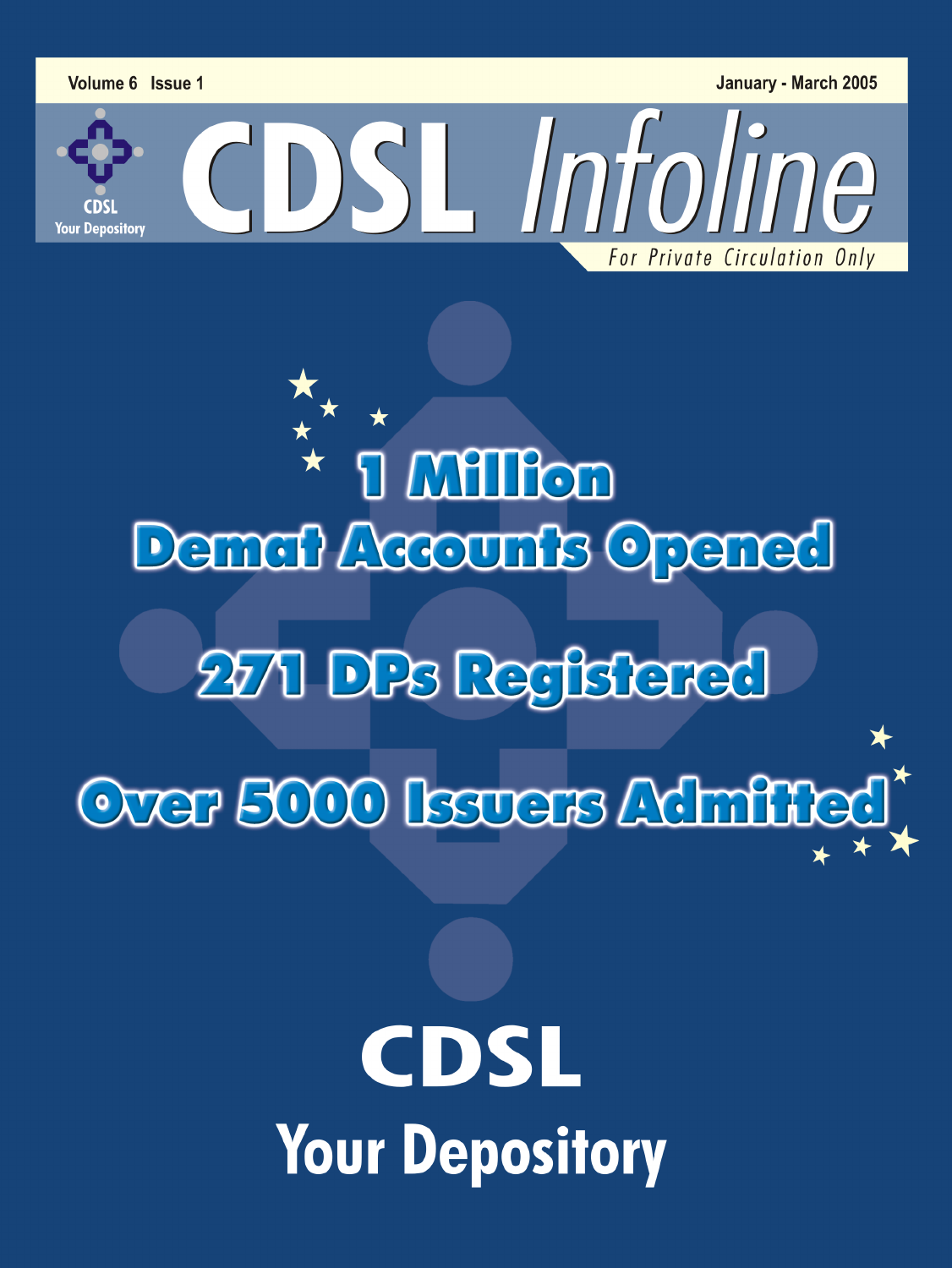# CDSL today : (as on 31.03.2005)

| <b>Security type</b>     | Mar<br>2005 | <b>Mar</b><br>2004 | <b>Mar</b><br>2003 |
|--------------------------|-------------|--------------------|--------------------|
| Equity                   | 5068        | 4810               | 4628               |
| Debt                     | 3953        | 3226               | 2358               |
| Commercial<br>Paper      | 113         | 74                 | 101                |
| Government<br>Securities | 92          | 104                | 102                |

# Depository Participants

As on March 31, 2005 CDSL has 271 DPs, offering live depository services in 124 cities across 532 locations in the country.

# Securities Admitted

As on March 31, 2005, the equity of 5068 companies has been admitted into CDSL. Further, CDSL has also admitted 3953 debt instruments, like debentures and bonds, for dematerialisation.

|                                | Mar  | Mar  | Mar  |
|--------------------------------|------|------|------|
|                                | 2005 | 2004 | 2003 |
| <b>Depository Participants</b> | 271  | 212  | 189  |
| <b>Branch-DPs</b>              | 278  | 241  | 237  |
| Cities                         | 124  | 107  | 110  |
| Locations                      | 532  | 441  | 414  |

| <b>Securities in CDSL</b> | <b>Mar</b><br>2005 | <b>Mar</b><br>2004 | Mar<br>2003 |
|---------------------------|--------------------|--------------------|-------------|
| Quantity (Crore)          | 1908               | 1401               | 821         |
| Value (Rs. In Crore)      | 120959             | 106443             | 36164       |

# Dematerialisation

Over the last one year, the demat volume and value have increased by 36.2% and 13.6% respectively.

Settlement Nar Mar Mar Mar

Quantity (Crore) | 174.82 48.27 26.42

Value (Rs.in Crore) | 10461.75 | 5858.42 | 2415.34

2005 2004 2003

# **Settlement**

As compared to March 2004, in March 2005, the settlement volume and value have increased by 262.2% and 78.6% respectively.

|                | <b>Mar</b>                | Mar   | Mar       |
|----------------|---------------------------|-------|-----------|
|                | 2005                      | -2004 | <b>DE</b> |
| Demat Accounts | 1005772   629159   247369 |       |           |

# Demat Accounts

Over the last one year, the number of demat accounts opened by investors in CDSL has increased by 59.8%.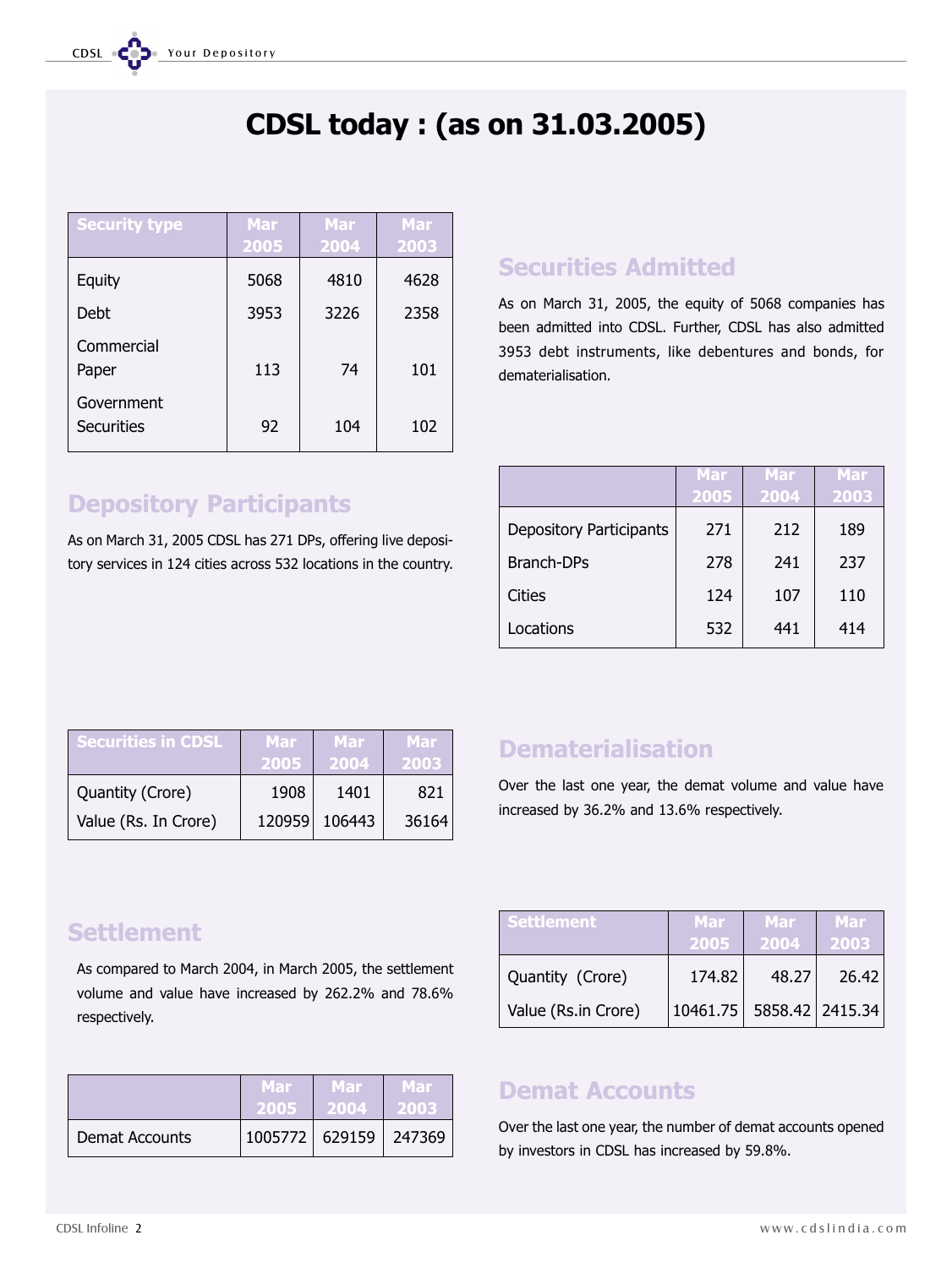# What's New?

# Shifting of CDSL's premises

On March 27, 2005, CDSL has relocated its office to the 16th & 17th Floors, Phiroze Jeejeebhoy Towers, Dalal Street, Fort, Mumbai 400 023. Investors and all associates are requested to address any correspondence to the aforementioned address. There is, however, no change in the telephone and fax numbers.

# SEBI Circular No. MRD/DoP/SE/Dep/Cir-4/2005 Dated January 28, 2005 On Review Of Dematerialisation Charges

- 1. Investors have been representing to SEBI seeking a reduction in the charges paid by them for dematerialisation of securities. The rationalization of charge structure for dematerialisation was discussed at the Secondary Market Advisory Committee (SMAC) of SEBI.
- 2. After careful consideration of the recommendations of the SMAC, as a first step, it has been decided to rationalize the existing charge structure as under:
- 2.1 Effective from February 1, 2005:
	- a) No investor shall be required to pay any charge towards opening of a Beneficiary Owner (BO) Account except for statutory charges as may be applicable;
	- b) No investor shall be required to pay any charge for credit of securities into his/her BO account; and
	- c) No custody charge shall be levied on any investor who would be opening a BO account on or after February 1, 2005.
- 2.2 With effect from April 1, 2005 the custody charges shall not be levied on any investor. However, the Depositories may levy and collect the charges towards custody from the issuers, on a per folio (ISIN position) basis as at the end of the financial year, according to the table given below:

Issuers to pay @ Rs.5.00 (\*) per folio (ISIN position) in the respective depositories, subject to a minimum as mentioned below:

| <b>Nominal Value of admitted</b><br>securities (Rs.) | Annual<br><b>Custodial Fee</b><br>payable by a<br><b>Issuer to each</b><br><b>Depository</b><br>$(Rs.)$ $(*)$ |
|------------------------------------------------------|---------------------------------------------------------------------------------------------------------------|
| Upto 5 crore                                         | 4,000                                                                                                         |
| Above 5 crore and upto 10 crore                      | 10,000                                                                                                        |
| Above 10 crore and upto 20 crore                     | 20,000                                                                                                        |
| Above 20 crore                                       | 30,000                                                                                                        |

\* Plus service tax as applicable

The issuers would be required to pay custody charges to the Depository with whom they have established connectivity based on the total number of folios (ISIN positions) as on 31st March of the previous financial year or the minimum amount, as the case may be, by 30th April of the each financial year failing which Depositories may charge penal interest subject to a maximum of 12% p.a.

# Extension of Notified Date for obtaining UIN

SEBI has been specifying from time to time the categories of individuals and entities that are required to obtain an Unique Identification Number (UIN) under the Central Database of Market Participants (MAPIN) Regulations. SEBI had earlier notified "All resident investors not being bodies corporate who enter into any securities market transaction (including any transaction in units of mutual funds or collective investment schemes) of value of one lakh rupees or more" as "specified investors" under the relevant regulations and, as such will be required to obtain the UIN by March 31, 2005.

Your Depository

SEBI has, since, received representations and feedback from these "specified investors" on the difficulties faced by them in adhering to the deadline of March 31, 2005. In order to alleviate their difficulties, SEBI has vide its press release number PR-48/2005 dated February 24, 2005 extended the Notified Date from March 31, 2005 to December 31, 2005 for Obtaining Unique Identification Number (UIN). SEBI has also constituted a committee under the chairmanship of Shri Jagdish Kapoor, Chairman, HDFC Bank Ltd. to re-examine issues relating to obtaining UIN.

# Securities Lending and Borrowing

One way to earn additional income from idle securities is securities lending, as fee income from securities lending would increase the total yield and enhance the performance of an investors' securities portfolio. Securities lending is the transfer of ownership of securities from the lender to the borrower for a specified period of time against fees. The transfer of ownership of the securities is not a sale. The borrower assumes all rights of ownership and receives interest, dividend, bonus, rights, and any other corporate actions due from the securities, but is obliged to pay these to the lender (original owner).

SEBI vide its circular No.MRD/DoP/SE/Cir-08/2005 dated March 4, 2005 has permitted the Clearing Corporation/House (CC/CH) of Stock Exchanges to act as Approved Intermediaries (AIs) under the Securities Lending Scheme (SLS) to borrow and lend securities to meet any settlement shortages. In addition to the conditions specified in para 2.3 of the SEBI circular dated March 19, 2004, the CC/CH of the Stock Exchanges would be required to comply with the following:-

- a. In order to enable lending of idle securities by investors, the CC/CH may borrow securities from any person through his account with the depository participant and select the borrower on a random basis.
- **b.** The CC/CH of the Stock Exchanges shall work out a mechanism to borrow securities at a market-determined rate.

The CC/CH will act as the intermediary between both lenders and borrowers. The CC/CH will be responsible for guaranteeing the return of equivalent securities of the same type and class to the lender along with the corporate benefits accrued on them during the borrowing tenure, and is liable for making good any loss that occurs.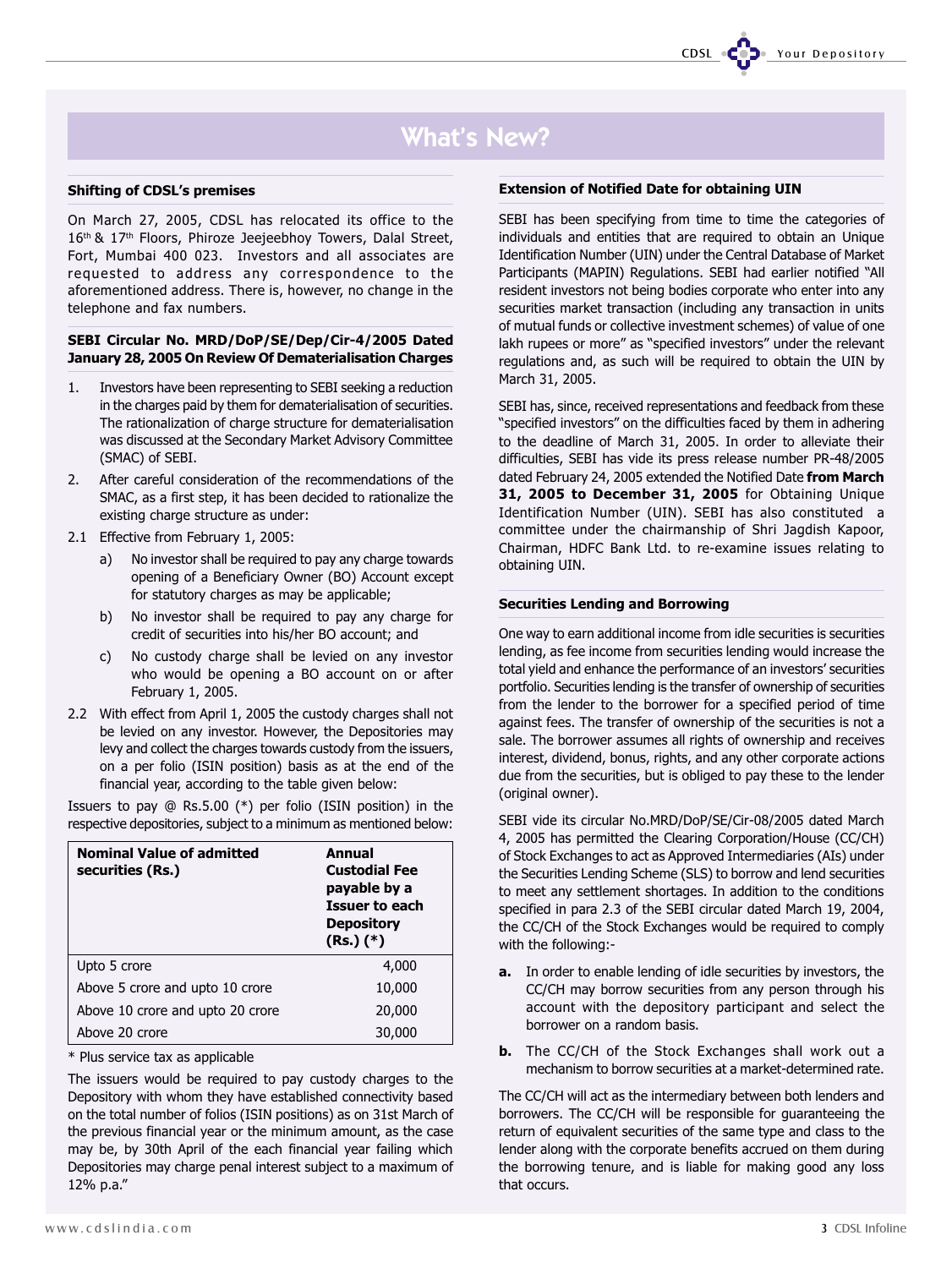# Securities Market Awareness Campaign

Under the aegis of SEBI's Securities Market Awareness Campaign, CDSL in association with The Stock Exchange, Mumbai (BSE) had conducted a series of Investor Awareness Programmes. The programmes were successfully conducted in the various parts of the country such as Bangalore, Mysore, Lucknow, Hoshiarpur, Meerut, Bhandara, Gondia, Nagpur, Yavatmal, Kolkata, Howrah & Mumbai.The response was over-whelming and around 1800 people participated in the same.

# Companies, which have admitted debt with CDSL

| Sr. No   | <b>Issuer Name</b>                                        | Sr. No     | <b>Issuer Name</b>                                  |      | Sr. No<br><b>Issuer Name</b>                                   |
|----------|-----------------------------------------------------------|------------|-----------------------------------------------------|------|----------------------------------------------------------------|
| 1.       | Aarti Industries Limited                                  | 48.        | <b>CESC LIMITED</b>                                 | 91.  | <b>Gujarat Borosil Limited</b>                                 |
| 2.       | Adani Exports Limited                                     | 49.        | Chemplast Sanmar Limited                            | 92.  | Gujarat Gas Company Limited                                    |
| 3.<br>4. | Aksh Optifibre Limited<br>Ahmedabad Municipal Corporation | 50.        | Cholamandalam Investment &<br><b>Finance Limied</b> | 93.  | Gujarat Industrial Investment<br><b>Corporation Limited</b>    |
| 5.       | Allahabad Bank                                            | 51.        | Citicorp Finance India Limited                      | 94.  | Gujarat State Energy Generation                                |
| 6.       | Alok Industries Limited                                   | 52.        | Citicorp Maruti Finance Limited                     |      | Limited                                                        |
| 7.       | Alok Textile Industries Limited                           | 53.        | Citifinancial Consumer Finance India                | 95.  | Gujarat State Fertilizers and                                  |
| 8.       | Amforge Industries Limited                                |            | Limited                                             |      | <b>Chemicals Limited</b>                                       |
| 9.       | Andhra Bank                                               | 54.        | Core Emballage Limited                              | 96.  | Gujarat State Petronet Limited                                 |
| 10.      | Andhra Pradesh Power Finance                              | 55.        | <b>Coromandel Fertilizers Limited</b>               | 97.  | <b>GVK Industries Limited</b>                                  |
|          | <b>Corporation Limited</b>                                | 56.        | Crompton Greaves Limited                            | 98.  | Haldia Petrochemicals Limited                                  |
| 11.      | Andhra Pradesh State Financial                            | 57.        | <b>Cyrus Investments Limited</b>                    | 99.  | Haren Textiles Limited                                         |
|          | Corporation                                               | 58.        | Dalmia Cement (Bharat) Limited                      |      | 100. Havells India Ltd                                         |
| 12.      | Apollo Hospitals Enterprise Limited                       | 59.        | Deepak Fertilisers and Petrochemicals               |      | 101. Hero Motors Limited                                       |
| 13.      | Appollo Fibres Limted                                     |            | <b>Corporation Limited</b>                          |      | 102. HFCL Infotel Limited                                      |
| 14.      | <b>Arvind Mills Limited</b>                               | 60.        | Dena Bank                                           |      | 103. Hindalco Industries Limited                               |
| 15.      | Ashima Ltd                                                | 61.        | Development Credit Bank                             |      | 104. Hindustan Aeronautics Limited                             |
| 16.      | Ashok Leyland Limited                                     |            | Limited                                             | 105. | Hindustan Construction Company                                 |
| 17.      | Asian Development Bank                                    | 62.        | Dewan Housing Finance Corporation<br>Limited        |      | Limited                                                        |
| 18.      | <b>Associated Cement</b>                                  |            | Dhanalakshmi Bank Limited                           |      | 106. Hindustan Copper Limited                                  |
|          | <b>Companies Limited</b>                                  | 63.<br>64. | E.I.D. Parry (India) Limited                        |      | 107. Hindustan Petroleum Corporation                           |
| 19.      | Aurobindo Pharma Limited                                  | 65.        | El Forge Limited                                    |      | Limited                                                        |
| 20.      | Bajaj Hindusthan Limited                                  | 66.        | Electro-Medical & Allied Industries                 |      | 108. Hindustan Sanitaryware & Industries                       |
| 21.      | <b>Ballarpur Industries Limited</b>                       |            | Limited                                             |      | Limited                                                        |
| 22.      | Bank of Baroda                                            | 67.        | Electrosteel Castings Limited                       |      | 109. HMT Limited                                               |
| 23.      | Bank of India                                             | 68.        | Essar Oil Limited                                   | 110. | Housing and Urban Development                                  |
| 24.      | Bank of Maharashtra                                       | 69.        | <b>Essar Steel Limited</b>                          |      | <b>Corporation Limited</b>                                     |
| 25.      | Bank of Punjab                                            | 70.        | Excel Crop Care Limited                             |      | 111. Housing Development Finance<br><b>Corporation Limited</b> |
| 26.      | Bank of Rajasthan Limited                                 | 71.        | <b>Excel Industries Limited</b>                     |      | 112. Hyderabad Industries Limited                              |
| 27.      | <b>BASF Styrenics Private Limited</b>                     | 72.        | Export-Import Bank of India                         |      | 113. ICICI Bank Limited                                        |
| 28.      | <b>Bharat Forge Limited</b>                               | 73.        | Federal Bank Limited                                |      | 114. ICICI Home Finance Company Ltd                            |
| 29.      | <b>Bharat Heavy Electricals Limited</b>                   | 74.        | Fibcom India Limited                                |      | 115. ICICI Securities limited                                  |
| 30.      | Bharat Overseas Bank Ltd                                  | 75.        | Finolex Industries Limited                          |      | 116. IDBI Bank Limited                                         |
| 31.      | <b>Bharat Petroleum Corporation</b>                       | 76.        | Flex Industries Limited                             |      | 117. Idea Cellular Limited                                     |
|          | Limited                                                   | 77.        | Food Corporation of India                           |      | 118. IFCI Limited                                              |
| 32.      | Bharat Sanchar Nigam Limited                              | 78.        | GAIL (India) Limited                                |      | 119. India Cements Limited                                     |
| 33.      | Bharti Mobile Limited                                     | 79.        | Ginni Filaments Limited                             |      | 120. Indiabulls Securities Limited                             |
| 34.      | <b>Bharti Tele-Ventures Limited</b>                       | 80.        | Glenmark Pharmaceuticals                            |      | 121. Indian Aluminium Company                                  |
| 35.      | Birla Global Finance Limited                              |            | Limited                                             |      | Limited                                                        |
| 36.      | <b>BOC India Limited</b>                                  | 81.        | Global Trade Finance Pvt. Ltd.                      |      | 122. Indian Bank                                               |
| 37.      | Borosil Glass Works Limited                               | 82.        | Glofame Cotspin Industries                          |      | 123. Indian Farmers Fertiliser Cooperative                     |
| 38.      | <b>BPL Mobile Communications</b>                          |            | Limited<br><b>GMR Infrastructure Limited</b>        |      | Limited                                                        |
|          | Limited                                                   | 83.        | Godavari Marathwada Irrigation                      |      | 124. Indian Hotels Company Limited                             |
| 39.      | Cable Corporation of India Limited                        | 84.        | Development Corporation                             |      | 125. Indian Iron & Steel Company                               |
| 40.      | Canara Bank                                               | 85.        | Grasim Industries Limited                           |      | Limited                                                        |
| 41.      | Carborundum Universal Limited                             | 86.        | Great Eastern Shipping Company                      |      | 126. Indian Oil Corporation Limited                            |
| 42.      | Catholic Syrian Bank Limited                              |            | Limited                                             |      | 127. Indian Overseas Bank                                      |
| 43.      | <b>CEAT Limited</b>                                       | 87.        | Grid Corporation of Orissa                          |      | 128. Indian Railway Finance Corporation                        |
| 44.      | Central Bank of India                                     |            | Limited                                             |      | Limited                                                        |
| 45.      | Centurion Bank Limited                                    | 88.        | <b>Gruh Finance Limited</b>                         |      | 129. Indian Rayon and Industries                               |
| 46.      | Century Enka Limited                                      | 89.        | Guajarat Narmada Valley Fertilizers                 |      | Limited                                                        |
| 47.      | Century Textiles and Industries                           |            | Company Ltd                                         |      | 130. Indian Seamless Metal Tubes Limited                       |
|          | Limited                                                   | 90.        | Gujarat Ambuja Cements Limited                      |      | 131. Indian Seamless Steels & Alloys Ltd.                      |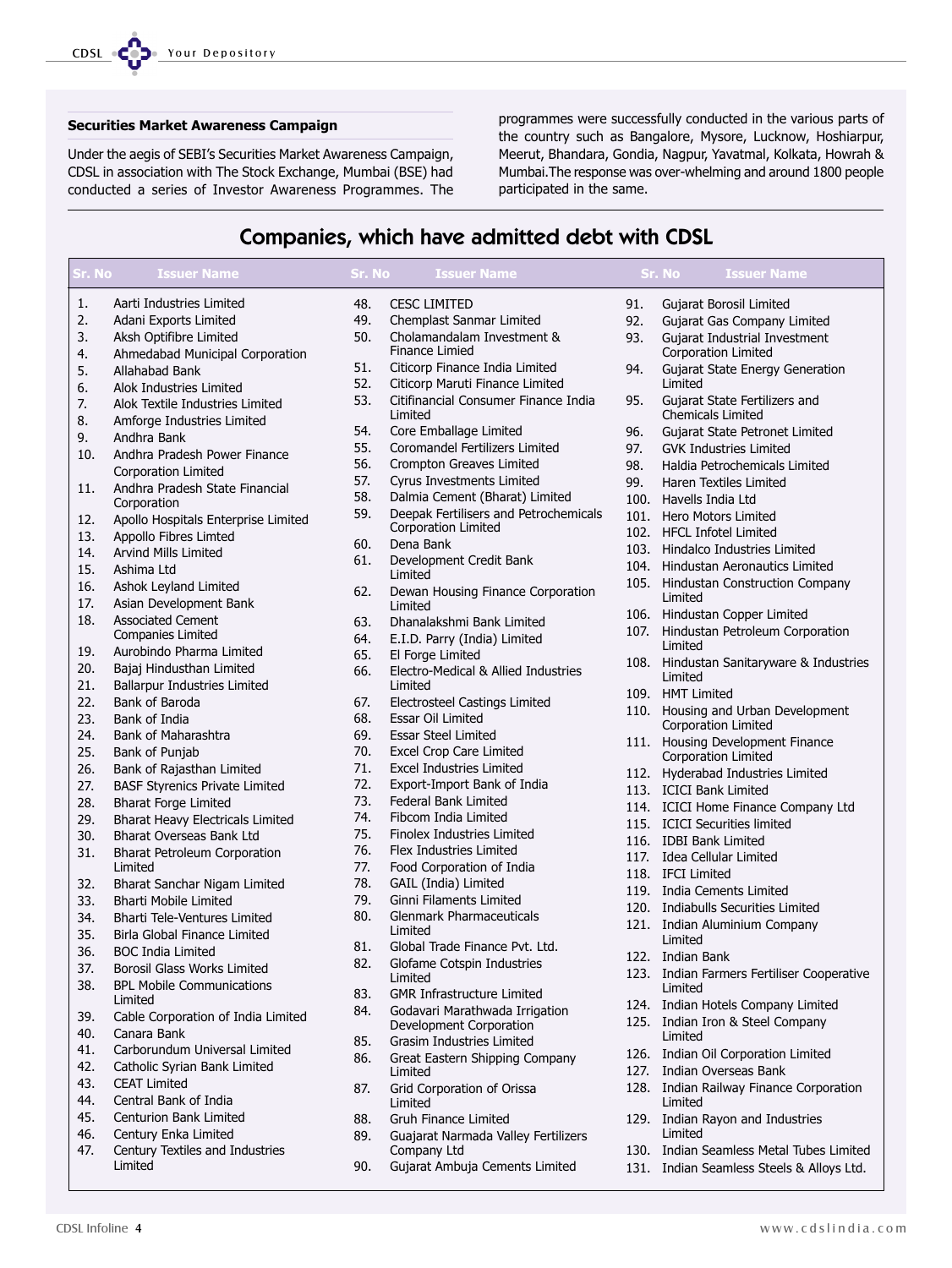

237. Srei International Finance Limited 238. State Bank of Hyderabad 239. State Bank of India 240. State Bank of Indore 241. State Bank of Mysore 242. State Bank of Travancore 243. Steel Authority of India Limited 244. Sterlite Industries (India) Limited 245. Sundaram Finance Limited 246. Surya Roshni Limited 247. Syndicate Bank

248. Tamil Nadu Electricity Board 249. Tamil Nadu Industrial Development Corporation Limited 250. Tamil Nadu Petroproducts Limited 251. Tamil Nadu Road Development Company Limted

252. Tamil Nadu Urban Development Fund 253. Tapi Irrigation Development Corporation Limited 254. Tata Autocomp Systems Ltd 255. Tata Chemicals Limited

256. Tata Engineering & Locomotive

260. Tata Investment Corporation Limited 261. Tata Iron and Steel Company Limited 262. Tata Power Company Limited

265. Television Eighteen India Limited 266. Thomson Press (India) Limited 267. Torrent Pharmaceuticals Limited 268. TVS Finance and Services Limited

275. Vanasthali Textile Industries Limited 276. Varun Shipping Company Limited

278. Vidarbha Irrigation Development

Co. Ltd. 257. Tata Finance Limited 258. Tata Industries Limited 259. Tata International Limited

263. Tata SSL Limited 264. Tata Tea Limited

269. UCO Bank

270. Uniflex Cables Limited 271. Union Bank of India 272. United Western Bank Limited 273. UTI Asset Management Company

Private Limited 274. UTI Bank Limited

277. Venus Sugar Limited

Corporation 279. Vijaya Bank

Limited 282. Welspun India Limited 283. Welspun Syntex Limted

280. Visakhapatnam Muncipal Corporation

of Orissa Limited 285. Whirlpool of India Limited 286. Wockhardt Life Sciences Limited

287. Wockhardt Limited 288. World Resorts Limited 289. Zuari Industries Limited

281. Welspun Gujarat Stahl Rohren

284. Western Electricity Supply Company

# Your Depository

# Sr. No Issuer Name Sr. No Issuer Name Sr. No Issuer Name

- 132. Indo Gulf Corporation Limited
- 133. Indo Rama Synthetics (India) Limited
- 134. IndusInd Bank Limited
- 135. Industrial Development Bank of India
- 136. Industrial Development Corporation
- of Orissa Limited 137. Infrastructure Development Finance
- Company Limited 138. Infrastructure Leasing & Financial Services Limited
- 139. ING Vysya Bank Limited
- 140. Inox Air Products Limited
- 141 International Biotech Park Ltd
- 142. Irama Estates Private Limited
- 143. ITC Bhadrachalam Paperboards Limited
- 144. ITI Limited
- 145. Jaiprakash Associates Limited
- 146. Jindal Saw Pipes Limited
- 147. Karnataka State Financial Corporation Limited
- 148. Kerala Financial Corporation
- 149. Kerala Power Finance Corporation Limited
- 150. Kerala State Industrial Development Corporation Limited
- 151. Kesoram Industries Limited
- 152. Kitec Industries (India) Limited
- 153. Kokan Railway Corporation Limited
- 154. Kolkata Municipal Corporation
- 155. Kotak Mahindra Bank Limited
- 156. KPL International Limited
- 157. Krishna Bhagya Jala Nigam Limited
- 158. KSB Pumps Limited
- 159. Lafarge India Limited
- 160. Lakshmi Vilas Bank Limited
- 161. Lanco Kondapalli Power Private Limited
- 162. Larsen & Toubro Limited
- 163. Leaseplan India Limited
- 164. LIC Housing Finance Limited
- 165. Livewell Home Finance Limited
- 166. Lokhandwala Hotels Private Limited
- 167. Lord Krishna Bank Limited
- 168. Lupin Limited
- 169. Madhya Pradesh Financial Corporation
- 170. Madras Cement Ltd.
- 171. Maharashtra Krishna Valley Development Corporation
- 172. Maharashtra Patbandhare Vittiya Company Limited
- 173. Maharashtra State Financial Corporation
- 174. Maharashtra State Road
- Development Corporation Limited 175. Mahavir Spinning Mills Limited
- 176. Mahindra & Mahindra Financial Services Limited
- 177. Mahindra & Mahindra Limited
- 178. Majestic Auto Limited
- 179. Maruti Udyog Limited
- 180. Mecon Limited
- 181. Mercator Lines Limited
- 182. Mindteck (India) Limited
- 183. Moser Baer Limted
- 184. Mukand Limited
- 185. N R Agarwal Industries Limited
- 186. Narmada Cements Company Limited
- 187. Narmada Chematur Petrochemicals Limited
- 188. National Aluminium Company Limited 189. National Bank for Agriculture and Rural
- Development
- 190. National Fertilizers Limited
- 191. National Housing Bank
- 192. National Hydroelectric Power Corporation Limited
- 193. National Textile Corporation Limited
- 194. National Thermal Power Corporation Limited
- 195. Neelachal Ispat Nigam Limited
- 196. Neyveli Lignite Corporation Limited
- 197. Nicholas Piramal Ltd
- 198. NIIT Limited
- 199. Nirma Limited
- 200. Nishkalp Investments & Trading Co. Limited
- 201. Noida Toll Bridge Company Limited
- 202. North Eastern Electric Power Corporation Limited
- 203. Nuclear Power Corporation Limited
- 204. OCL India Limited
- 205. Oriental Bank of Commerce
- 206. Orissa Polyfibres Limited
- 207. Panatone Finvest Limited
- 208. Paper Products Limited
- 209. Phillips Carbon Black Limited
- 210. Power Finance Corporation Limited
- 211. Power Grid Corporation of India Limited
- 212. Prism Cement Limited
- 213. PSL Limited
- 214. Pudumjee Pulp & Paper Mills Ltd
- 215. Punjab & Sind Bank
- 216. Punjab National Bank
- 217. Punjab State Electricity Board
- 218. Rajasthan State Industrial Development & Investment Corporation Limited
- 219. Raymond Limited
- 220. Recron Synthetics Limited
- 221. Reliance Capital Limited
- 222. Reliance Industries Limited
- 223. Reliance Power Limited
- 224. REPL Engineering Limited
- 225. Rural Electrification Corporation Limited
- 226. Sanmar Holdings Limited
- 227. Sardar Sarovar Narmada Nigam Limited

www.cdslindia.com 5 September 2021 infoline the state of the state of the state of the state of the state of the state of the state of the state of the state of the state of the state of the state of the state of the state

236. Srei Infrastructure Finance Limited

228. Shree Rama Multi-Tech Limited 229. Shree Synthetics Limited 230. Silverline Technologies Limited

231. SKF Bearings India Limited 232. Small Industrial Development Bank of India

of Orissa Limited

233. South Asian Petrochem Limited 234. South Indian Bank Limited 235. Southern Electricity Supply Company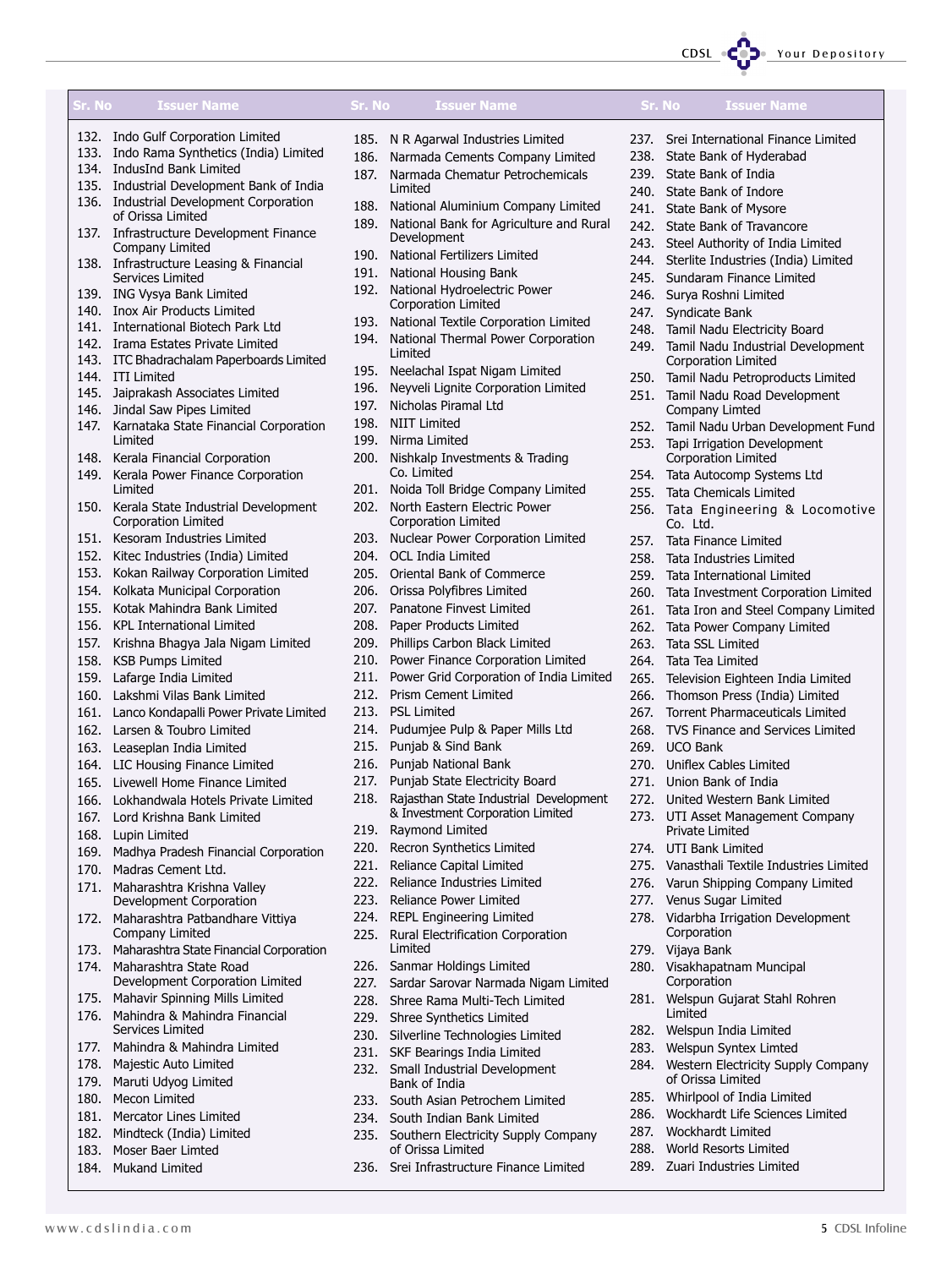CDSL **COD** Your Depository

# MUMBAI

# **ANDHERT** Anand Rathi Securities Pvt Ltd 022-56983770 Bank Of India 022-26283841/022 26284704 C.R.Kothari And Sons Shares & Stock Brokers (P) Ltd 022-824 5719/022-824 5720 Emkay Share And Stock Brokers Pvt Ltd 022-26360617-18 Haven Financial Services Pvt Ltd 022-56931355/56/022-56931357 IDBI Bank Limited 022 6977811-24 Infrastructure Leasing & Financial Services Ltd 022-2857 0965/022-28570970/954 Kisan Ratilal Choksey Shares And Securities Pvt Ltd 022-56965555 M/S. Jitendra J. Bhabhera 022-6707601-4 Mangal Keshav Securities Limited 022 6351177 Manubhai Mangaldas Securites Pvt Ltd 022-56790333 Progressive Share Brokers Pvt Ltd 022-56942386 Sahara India Financial Corporation Limited Satguru Capital And Finance Pvt Ltd 022-28262211 The Greater Bombay Co-Operative Bank Ltd. 022 28343695/022 28343696 UTI Securities Limited 022-26941500/022-26941640-3

## **BANDRA**

Arcadia Share & Stock Brokers Pvt Ltd 022-26478575/022-26478934 ISJ Securities Pvt Ltd 022-6408575 Oracle Securities Private Limited 022-56935514/022-26402788 Sunchan Securities Limited 022-26401000 Total Securities Limited 022-6514095-98

# BORIVALI

Apex Stock Brokers Private Limited 022 8912256/62 Bhavik Rajesh Khandhar Shares & Stock Brokers Pvt Ltd 022-28641537/39/022-56936270/80 Kisan Ratilal Choksey Share & Stock Pvt. Ltd 022-28990678 Motilal Oswal Securities Ltd 022-28996315/022-28990678 R N Patwa Share & Stock Brokers (P) Ltd 022 8984679/022 8988619 Sam Global Securities Ltd 8078069/8078079 Saurashtra Capital Services Pvt Ltd 022-28050972/022-28066373 Siddhi Shares Pvt Ltd 022-31021112/022-28676040-45

# Depository Participants

# **CHARNI ROAD**

Ghanshyam Shares Stock Brokers Pvt Ltd 022-22050502 Hornic Investment Pvt Ltd 022-23629476/022-23679914 S P Jain Securities Pvt Ltd 022-56352090

# **CHEMBUR**

UTI Bank Limited 022 55979292-94

# **CHURCHGATE**

J M Morgan Stanley Retail Services Pvt Ltd 55040404

# **COLABA**

Gupta Equities Pvt. Limited 022-56336387-92 Sykes & Ray Equities (India) Limited 022-2040425/0392/022-2040426

## DADAR

Maniput Investments Pvt Ltd 022 24158686 The United Western Bank Limited 022 24185285

# FORT

A.C.Choksi Share Brokers Pvt. Ltd. 022-2047654/022-2044000 ABN Amro Bank N.V 022-56585926/022-56585858 Advani Share Brokers Private Limited 022-22671533 Amu Shares & Securities Limited 265 3410/265 6989 Angel Broking Limited 022-22658515 Apex Stock Brokers Private Limited 022-2335083/84 ARJ Securities Pvt Ltd 022-22042772/022-22846011/12 B M Gandhi Securities Pvt Ltd 022 2676940/7435/022 2626708 B R Jalan Securities Private Limited 022-22675997 Babubhai Purushottamdas Stock Brokers Pvt Ltd 022 2651109/022 2700601/603 Bank Of India 022-262 6998/022-262 6956 Bank Of Maharashtra 91-22-262 6748/91-22-262 1779 BCB Brokerage Private Limited 265 33/37/265 5502 Bhavik Rajesh Khandhar Shares & Stock Brokers P Ltd 022 2075651 BNR Capital Services Pvt Ltd 022 2670029/022 2675155 BOI Shareholding Limited 022 2723626/022 2723017 Centurion Bank Limited 2705036/37/38/39 Churiwala Securities Private Limited 267 0035/267 1713/265 1012 Dani Shares And Stock Pvt Ltd 022-22721585/022-22721586

Dindayal Biyani Stock Brokers Limited 022-22882266/4422/022-22871343 Dipan Mehta Share & Stock Brokers Pvt Ltd 022-56365588 Enam Securities Private Limited 91-22-265 5535 Gandhi Securities And Investment Pvt Ltd 022-22663340-41 Hasmukh Lalbhai Share Brokers Pvt Ltd 022-2723068/022-2722814 Hem Securities Limited 022-266 6156/022-266 6157 Hornic Investment Pvt Ltd 022-22874106/4668/022-56376134-37 HTS Securities (P) Ltd 022-22671089/022-56373070 INA Stock Broking Co. Pvt. Ltd. 022-22723140/3694/022-22722681 Indusind Bank Limited 022-56366580-83 Integrated Master Securities Ltd 022 22670547/022 56318203 Inventure Growth & Securities Ltd 288 6851/417 15/53 ISJ Securities Private Limited 022-22670056-59 J G A Shah Shares Brokers Pvt Ltd 022 2657350 J G Shah Financial Consultants Pvt. Limited 022-265 1688/3432/022-265 2694 Jamnadas Virji Shares & Stock Brokers Pvt Ltd 022-22722970-74 Janata Sahakari Bank Ltd., Pune 022-22625681/022-22620461 Javeri Fiscal Services Ltd 022-22722510/1714/022-22722998 Joindre Capital Services Limited 022-22662292/022-22701059 Jyoti Jain Investment & Finance Co Pvt Ltd 022-56334946/022-22721259 K Damani Securities Pvt Ltd 022-22652918/022-22694449 K G Vora Securities Limited 022-22702422/022-22674651 K M Jain Stock Brokers Pvt Ltd 022 2334978-79 K.Jayantilal Securities Private Limited 022-56334219-20 Kantilal Chhaganlal Sec P Ltd-Nagdevi 022-23448476/022-23414561 Kantilal Chhaganlal Securities Private Limited 022-2677917-22 Kaushik Shah Shares And Securities Pvt. Ltd. 022-287 4860/022-284 4762 Kedia Shares And Stocks Brokers Ltd 022-56335455/022-22678668 Khambatta Securities Limited 303 5/11/266 4287 KNC Shares & Securities Pvt Ltd 022-22722640/44 LKP Shares & Securities Ltd

Dimensional Securities Pvt Ltd

022 56545200/

022 56351266/022-56351234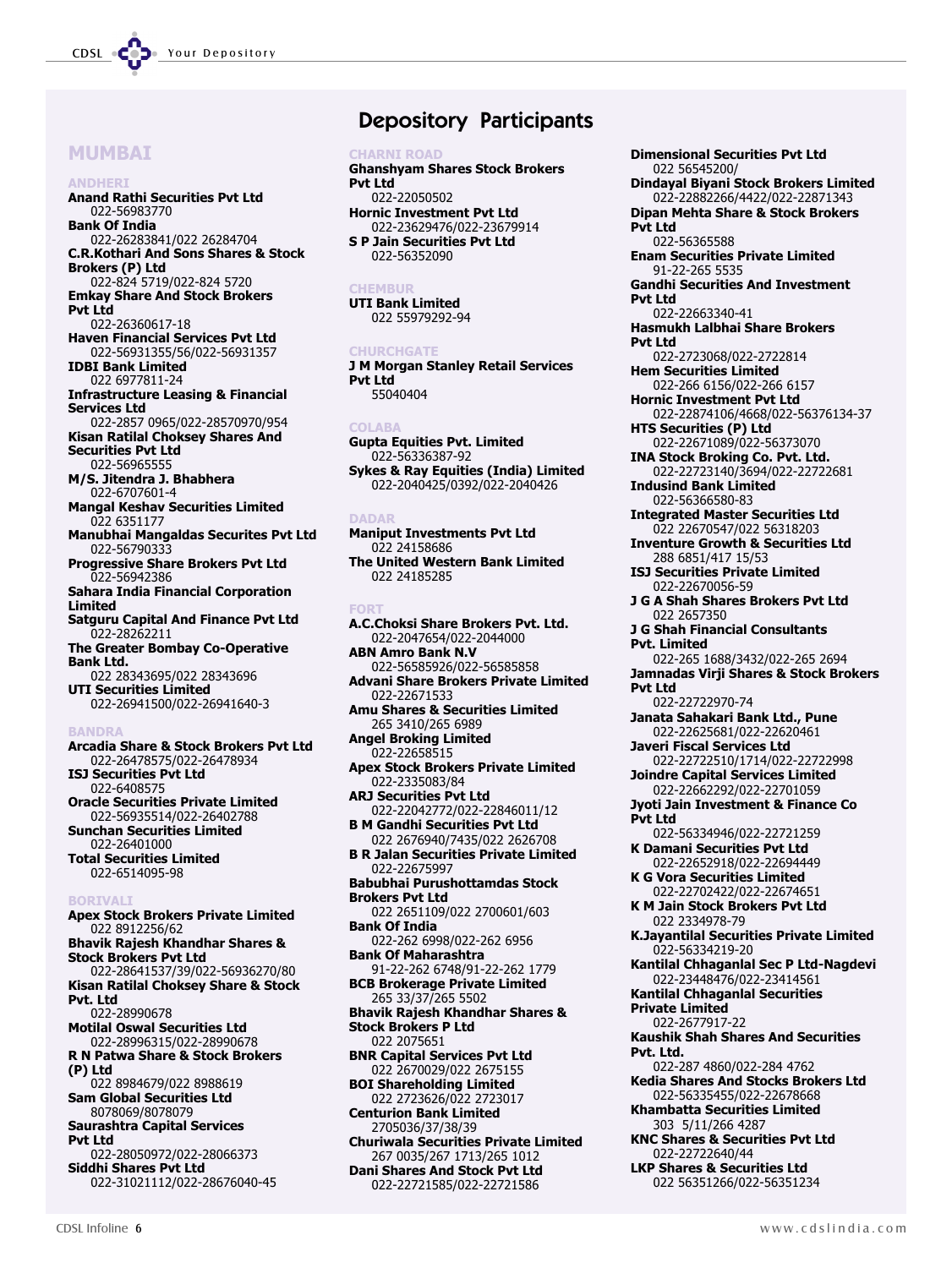CDSL **COD** Your Depository

M/S. Sanjay C. Baxi 56341615/22656812 Mehta Vakil And Company Private Limited 022-265 2620/1082/022-267 8748 MLR Securities Private Limited 022-22630125-6 Mother India Securities Pvt Ltd 022 2876431-32/022 2811703-04 Motilal Oswal Securities Limited 022-56351183 Navkar Shares & Stock Brokers Pvt Ltd 022 2722118/ Networth Stock Broking Limited 022-22850528/022-22856191 Nirmal Bang Securities Pvt. Limited 91-22-264 1234/91-22-265 2111 Oriental Bank Of Commerce 22642860/22659430 Oriental Bank Of Commerce-Erstwhile Global Trust Bank Limited 022-264 4920 Pratibhuti Viniyog Limited 022-22701021-22 Pratik Stock Vision Pvt Limited 022-2644793-95 Pruthvi Brokers & Share Holdings Pvt Ltd 022 2721177/022 2721188 Punjab And Maharashtra Co-Op Bank Ltd 022-22644290/91/022-22678954 R B K Share Broking Limited 022 2651529/2646/022 2623499 R R S Shares & Stock Brokers Pvt Ltd 022 56330456/022 22679055/674 R.M. Share Trading Private Limited 91-22-265 6034/91-22-262 5194 R.N.Patwa Share & Stock Brokers (P) Ltd 022-22721951 Rajchandra Capital Services Pvt Ltd 022-22662882/4351/022-30977251 Renaissance Securities Limited 022 2721213/2632/022 2308228 S.P.Jain Securities Pvt. Ltd. 022-2314108-9 Saikripa Securities Limited 022-56381744-45 Sam Global Securities Ltd 022 2654252/57/022 2654590 Sanghavi Savla Stock Brokers Ltd 022-22661060 Saurashtra Capital Services Pvt Ltd 022 22817483/85/022 22817488 Shilpa Stock Brokers Private Limited 022 2624220/1 Sino Securities Pvt Ltd 56334811/22661370 SMIFS Securities Limited 022-265 8027/28/022-265 8041 Southern Shares & Stocks Ltd 022-22675191/92 SPS Share Brokers Private Limited 022-267 5556/1335/022-267 4305 Standard Chartered Bank 022 22020351/022 22829753 Standard Chartered Bank Limited 022-22683812/25 Sunidhi Consultancy Services Pvt.Ltd 022 2631417/022 2631418 Suresh Rathi Securities Pvt. Limited 022-56349315/022-22634000

Sushil Finance Consultants Limited 022 2386000/022 2664770 SVV Shares & Stock Brokers Pvt. Ltd. 022-2723133/35/022-2723138 Techno Shares & Stocks Ltd 022-22690038-39 The Omniscient Securities Pvt Limited 022-2722379-82 Union Bank Of India 022 2674115 Vijan Share & Securities Pvt. Ltd. 269 2217/269 2218 VNS Finance & Capital Services Limited 022-22676525/022-22693283 Wallfort Share & Stock Brokers Limited 207 2298/207 2177 Wellworth Shares And Stock Broking Ltd 022 2675758/0365/022 2700411 **GHATKOPAR** 

Bank Of Baroda 022-25026202-04/022-25026200 Manali Trading & Holdings Private Ltd 022-25141309 Pragya Securities Pvt Ltd 022-25094199

# GOREGAON

Asian Markets Securities Pvt. Limited 022-841 3030/91-22-841 3100 ICICI Bank Limited 022 8736300 Motilal Oswal Securities Ltd 022 8727241 Renaissance Securities Limited 022-878 6854/91-22-878 6855 SMK Shares And Stock Broking Pvt. Limited 265 5590/ 2623999/2623434 **GULALWAD** 

Apex Stock Brokers Private Limited 022 3425999

# KALBADEVI

BCB Brokerage Pvt Ltd 022 2064571-72

# **KANDIVALI** Bank Of Baroda

022-8083243/022-8050291

# LOWER PAREL

Apex Stock Brokers Private Limited 022 4985147 Asit C Mehta Investment Intermediates Ltd 022 4982000 B R Jalan Securities Pvt Ltd 022 4988844 Bonanza Stock Brokers Ltd 022-56522100/022-56522200 Deutsche Bank AG 022-56584000/022-56584443 Emkay Share & Stock Brokers Pvt Ltd 022 4606690/022 4904696 HDFC Bank Limited 022-2491 0492/022-2496 1616 Kantilal Chhaganlal Securities Pvt Ltd 022-24122140/022-24138556 SSKI Investor Services Pvt Ltd 022-24982000

# MAHALAXMI

ICICI Bank Limited 24906855 Refco-Sify Securities India Pvt Ltd 022-23002999

#### MAHIM

Motilal Oswal Securities Limited 022-4453652

# MALAD

B R Jalan Securities Pvt Ltd 022 2675997 Inventure Growth & Securities Limited 22-881 6159/22-888 8270/71 Kamal Kumar Jalan Securities Pvt Ltd 022-28880613/022-28880614 Motilal Oswal Securities Limited 022-8440640/022-8881533 Pashupati Capital Services Pvt Ltd 022 28800407/022 28809549 Saurashtra Capital Services Pvt Ltd 022-28839311/022-28839413

# MARINE LINES

CD Equisearch Pvt Ltd 2830653/2836593

# MASJID BUNDER

Ajmera Associates 22084040

# **MATUNGA**

Grishma Securities Pvt Ltd 022 24012553/022 24012554 Saurashtra Capital Services Pvt Ltd 022-24140243/022-24181373

# MULUND

Apex Stock Brokers Private Limited 022-25617375/022-25620231 K G Vora Securities Ltd 022 25930789/022 25684543 Motilal Oswal Securities Ltd 022 5926040

#### **NARIMAN POINT**

Antique Stock Broking Limited 022-22040444 Balance Equity Broking (India) Pvt. Ltd. 022 56339516 CLSA India Limited 022 2841348 Dalal & Broacha Stock Broking Pvt. Ltd 022-22044805/022-22822992 DBS Capital Markets Pvt Ltd 022 2852580-81 Edelweiss Securities Pvt Ltd 022 22864400 Keynote Capitals Limited 022 2025230 Maheshwari Equity Brokers Pvt. Limited 022-204 2514/022-287 2539 Manoj Javeri Stock Broking Pvt Ltd 022-56359861 Rashi Equisearch Private Limited 022 2044270/022 2044259 SSJ Finance & Securities Pvt. Ltd. 22872642/22872643

# OPERA HOUSE

Shreepati Holdings & Finance Pvt Ltd 022-23632019/3069/022-30919857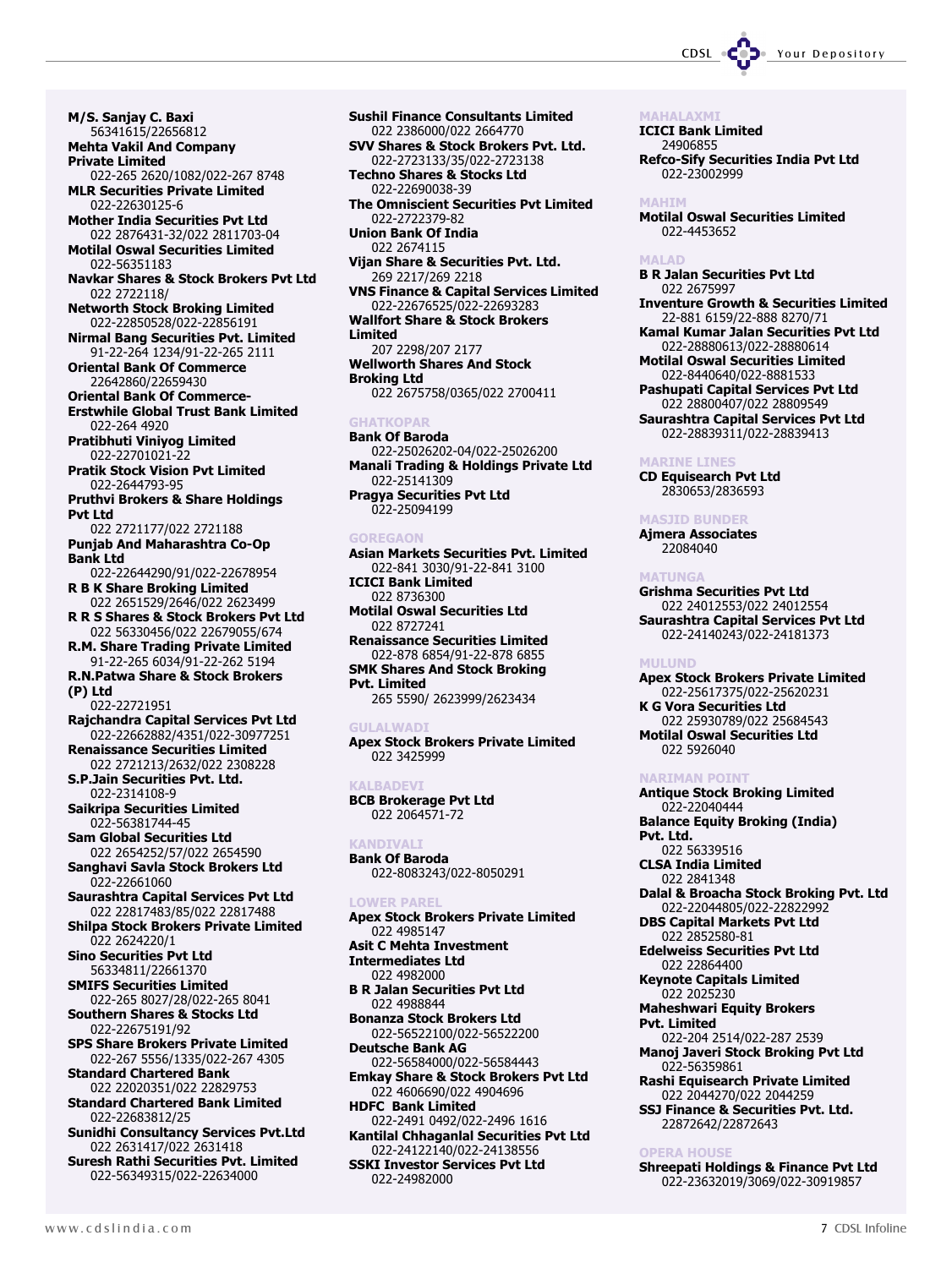

# PRINCESS STREET

M R Share Broking Pvt Ltd 22372715/2200876 Shilpa Stock Broker Pvt Ltd 022-56331594

# POWAI

Asit C. Mehta Investment Intermediates Ltd. 022-8577898/022-8577614-16

# **PYDHUNTE**

Motilal Oswal Securities Limited 022-3448104/1057/9821159642

# **REAY ROAD**

Reliance Capital Limited 022 4631787

# **SANTACRUZ**

Twin Earth Securities Pvt Ltd 022-26614822

# ABU ROAD

S P Jain Securites Pvt Ltd 02974 220912/02974 223268

#### AGRA

Seema Securities Private Limited 0562-2150761/2151

# **AHMEDARAD**

Ajmera Associates Pvt Ltd 079-26578351 Bank Of India 079-6561984 BCB Brokerage Pvt Ltd 079 6640022/33/44/079 6640055 Bonanza Stock Brokers Ltd 079-8213901/079-8213902/1321 Gandhi Securities And Investment Pvt Ltd 02764-22817 Innovate Securities Pvt Ltd 079-26560510/0611/079-26561106 Interface Brokerage And Research Limited 079-26462300/079-8316565-66 Money Care Securities And Financial Services Ltd 079 6561700/079 6561923 Navkar Share & Stock Brokers Pvt Ltd 079 6403629/49/079 6446166 Renaissance Securities Limited 216 7976/217 6660 SDFC Securities Ltd 079 6400140/079 6400740 Shah Investor's Home Limited 079 6405001-02/079 6564360 Span Caplease Pvt Ltd 079-30002717 The Stock Exchange, Ahmedabad 079-630 7971/77/

# AHMEDNAGAR

Nagar Urban Co-Operative Bank Ltd. 0241-343 641/642/0241-345 385

## AKOLA

- Motilal Oswal Securities Limited 0724-430 795/0724-430 304 The Akola Janata Commercial Coop. Bank Ltd 0724 430012/0724 430241/639 The Akola Urban Cooperative Bank Ltd
- 0724-2422077/0724-2422297

# **SION**

Finance Monitor (India) Pvt Ltd 022-24076200/022-24040148 Mukesh Babu Securities Limited 022-4018218-9/022-4078158/8206 Unique Stockbro Pvt. Ltd. 022-56640044/022-56646984

# **TARDEO**

Malti Securities Private Limited Motilal Oswal Securities Ltd 022-4612481

# VIKHROLI

Stock Holding Corporation Of India Ltd. 5795261/5779622-29

VILE PARLE B D Shah Securities Limited 26101817

# CDSL DPs in Other Cities

# ALLAHABAD

Asit C. Mehta Investment Intermediates Ltd 0532-460822 Sykes & Ray Equities (I) Ltd 0532-2613046/0532-2605516/5446

# ALWAR

Apex Stock Brokers Private Limited 0144 333364/0144 338935 Hem Securities Ltd 0144 703041/075/0144 337175

## **AMBALA CAN**

S P Jain Securities Pvt Ltd 0171 2642936/3935/0171 2644935

# ANAND

Edelweiss Securities Pvt Ltd 02692-2699283 Grishma Securities Private Limited

02697-244746 Navkar Share & Stockbrokers Pvt Ltd

02692 61888/02692 62714

# BALOTRA

S P Jain Securities Pvt Ltd 02988 223800/02988 222475

# **BANGALOR**

Bangalore Stock Exchange Limited 080-227 8314/8315/080-227 8317 Bank Of India 080-2280367

Stock Holding Corporation Of India Ltd 080-299 5246

# BARDOLI

#### Kisan Ratilal Choksey Shares & Securities Pvt Ltd

02622-220914/4914/02622-226914

BAREILLY Siddhi Shares Private Limited 0581 429344/0581 429352

# BHATINDA K & A Securities Pvt Ltd

0164-253136/0164-252459

# BELGAUM

Asit C Mehta Investment Intermediates Ltd 0831-2466432

DJS Stock And Shares Limited 022-6185011/022-6103594

# WALKESHWAR

B R Jalan Securities Pvt Ltd 022 3613415/2553/022 3674460 Kamal Kumar Jalan Securities Pvt Ltd 022-22721245/022-22722670

# WORLI

BRICS Securities Limited 022-56360150 Citibank N.A. 022-494 9275/22-494 4167 Kotak Securities 022 56617040 Prabhudas Lilladher Pvt Ltd 022-56322452 The Hongkong And Shanghai Banking Corpn. Ltd 91-22-498 0000/91-22-491 7033/28

# BHARATPUR

Hem Securities Limited 05644 31106-07 Sam Global Securities Ltd-Pusa Road 05644-237361

# **BHARUCH**

Gandhi Securities And Investments Pvt. Ltd. 02642-62140

# **BHAVNAGAI**

Apex Stock Brokers Private Limited 0278-2421653/67/0278-2411751-52 Inventure Growth & Securities Ltd 02849 8327381/02849 8244525

#### **BHILWAR**

The Bank Of Rajasthan Ltd 01482 26242

# **BHIWANDI**

Renaissance Securities Limited 022 913 55200

# **BHOPAL**

Kalpataru Multiplier Limited 0755-2739822/0755-2545934 S P Jain Securities Pvt Ltd

# 0755-2554922/0755-2575333/7722

# **BHURANESWAR**

Sam Global Securities Ltd 0674-575008/404/0674-575703 BIKANER

# Hem Securities Ltd

0151-2544002/0151-2200466 Suresh Rathi Securities Pvt Limited 0151-520 297 The Bank Of Rajasthan Ltd

# 0151 271626/0151 232744

# **BORSAD**

Navkar Share & Stock Brokers Pvt Ltd 02696 22600/

## **BULANDSHAHAR**

Sam Global Securities Limited 022-265 2422/022-267 6468

**HANDIGAR** K & A Securities Pvt Ltd 0172 704198/4298/0172 704398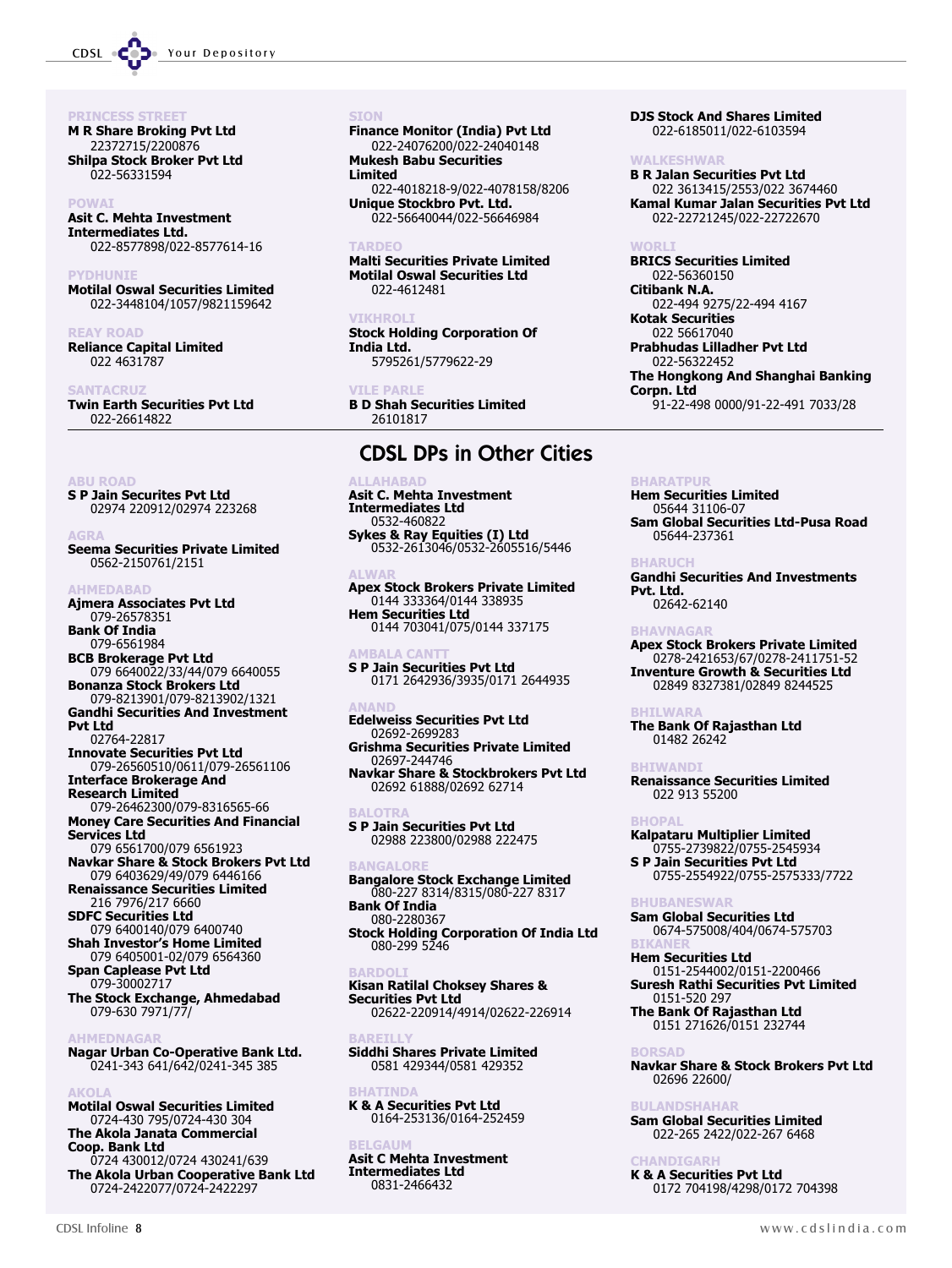

# Uttam Financial Services Ltd 0172 301670

**CHENNAI** Apollo Sindhoori Capital Investments Ltd 044-28294702/044-28291177 Bank Of India 044-55777556/044-55777557 BCB Brokerage Pvt Ltd 044 6426323/044 6426659 Bright Shares And Stocks Pvt. Ltd. 044-4620028-29 DJS Stock And Shares Limited 044-24345286 044-5250715/044-5215515 Kantilal Chhaganlal Securities Pvt Ltd 044-52113351-52 Madras Stock Exchange Limited 044-522 8951/044-522 4392/4393 Stock Holding Corporation Of India Ltd 044-534 0725

#### **DCADL** Shilpa Stock Brokers Pvt Ltd 01472 42278-79

CHURU Suresh Rathi Securities P Ltd 01562 52339

#### **COIMBATORE**

DJS Stock And Shares Limited (0422)- 211487/(0422)- 210369 Interconnected Stock Exchange Ltd 0422-2315100

# **CUTTACK**

Gandhi Securities & Investment Pvt Ltd. 0671-619036/0671-628189

# DAHOD

ISJ Securities Pvt Ltd 0267 321478

## **DEHRADUN**

Anand Rathi Securities Pvt Ltd 0731- 25659765/5066082/84 Globe Capital Market Ltd 0135 2653803/0135 2711300/400 0135-2626117/0135-2625134 Motilal Oswal Securities Limited 0135-2710238/49/0135-2710842 Uttam Financial Services Ltd 0135 621442/0135 625537

#### **DHANRAF**

Sam Global Securities Ltd 0326 2461028/0 9835139543

#### DHARMA<sup>'</sup>

Apex Stock Brokers Pvt Ltd 02697-244746

# DHORAJI

B M Gandhi Securities Pvt Ltd 2824 30/31/3288 8/57

# DHULE

Motilal Oswal Securities Limited 02562-41781/02562-41881 Sykes & Ray Equities (I) Ltd 0256 233968

## DOMBIVLI (THANE)

Gupta Equities Pvt Ltd 0251 890923

# GAYA

Uttam Financial Services Ltd 0631 435868/42903

#### **GUNA** Churiwala Securities Pvt Ltd 07542 56078

GUWAHATI Hem Securities Ltd 0361-2519054-56 ISJ Securities Pvt Ltd 0361 2636747/937/0361-2636937 State Bank Of India 0361 540348/2778/0361 637726

#### GWALIOR

Hem Securities Ltd 0751 436464/565/0751 576363 Renaissance Securities Limited 0751-431 950

**HALDWAN** Sam Global Securities Ltd 05946-25328/05946-28788

# HANUMANGARH Suresh Rathi Securities Pvt Ltd 01552-24738

HARDWAR

Motilal Oswal Securities Ltd 0133 450930

# **HINDAUN**

Hem Securities Limited 30632/31352/31905

## **HISSA**

Sam Global Securities Ltd 01662-39045/37745 SMK Shares And Stock Broking Pvt Limited 01662-31084 T R Capital Limited 01662-231049/01662-231084

# HOSPET

Motilal Oswal Securities Ltd 08394-27718

## **HUBL**

Gupta Equities Pvt Ltd 0836 269948/0836 269951 Motilal Oswal Securities Ltd 0836 369487

# HYDERABAD

Balaji Equities Limited 040-55361257-59 BNR Capital Services Pvt Ltd 040 4755239/040 4755240 CIL Securities Limited 040-320 3155/040-320 3149 Inani Securities Limited 040-23201279/040-55611520 Karvy Consultants Limited 040-332 5518/040-331 2454 PCS Securities Limited 040-24606517/040-55506695 Stock Holding Corporation Of India Ltd 040-322 2645 The Hyderabad Stock Exchange Ltd 040-55510814/040-55510812 Zen Securities Limited

040-23415584/85/040-55660555

# ICHALKRANJI

Renaissance Securities Limited 0230-421 934/0230-421 935

# INDORE

Anand Rathi Securities Pvt Ltd 0731 565975/0731 563127

#### Churiwala Securities Pvt Ltd 0731-2528084-86 K M Jain Stock Brokers Pvt Ltd 0731 529104 M/S. SANJAY C BAXI 0731-2560751 MPSE Securities Limited 0731 432842-48 State Bank Of India 0731-702 736 State Bank Of Indore 0731-548 318/0731-544 464

JABALPUR

Apex Stock Brokers Private Limited 0761 315646/0761 507142

# JAIPUR

Alankit Assignments Ltd 0141-2374531-34 Anand Rathi Securities Pvt Ltd 0141 370352 Hem Securities Limited 0141-378 608 Indus Portfolio Pvt. Ltd 0141-400630 JSEL Securities Limited 0141-2729134/009/ 0141-2724620 Mantri Share Brokers Pvt Ltd 0141-5108034-36/0141-2360551 Prabhat Financial Services Limited 0141-5102460 Renaissance Securities Ltd 0141 5105717 The Bank Of Rajasthan 0141 369445/0141 372221 0141 2370556

JALGAON

Asit C Mehta Inv Intermediates Ltd 0257-226743/0257-225885 Sushil Finance Consultants Ltd-0257-228099

## JAM KHAMBHALIYA

Bhavik Rajesh Khandhar Shares & Stock Brokers Ltd 02833-237091

# JAMNAGAR

B R K Shares & Stk Brokers P Ltd 0288-2592710/0 9824507710 INA Stock Broking Co. Pvt. Ltd 0288-2555949/0288-2552374 Kisan Ratilal Choksey Shares & Sec Pvt Ltd 0288-2661246 Motilal Oswal Securities Limited

0288-661 246/248 SVV Shares & Stock Brokers Pvt Ltd 0288 550821/0288 592040/45

# JHUNJHUNU

Suresh Rathi Securities Pvt Limited 01592-232355/01592-234213

# JODHPUR

Motilal Oswal Securities Limited 0291-441382/383 Renaissance Securities Limited 0291 612374 0291-628619/719 Suresh Rathi Securities Pvt. Ltd

0291-636171

# **NAGADH**

Ajay Natavarlal Securities Pvt Ltd 2651482

B M Gandhi Securities Pvt Ltd 0285 2655447/0285 2655847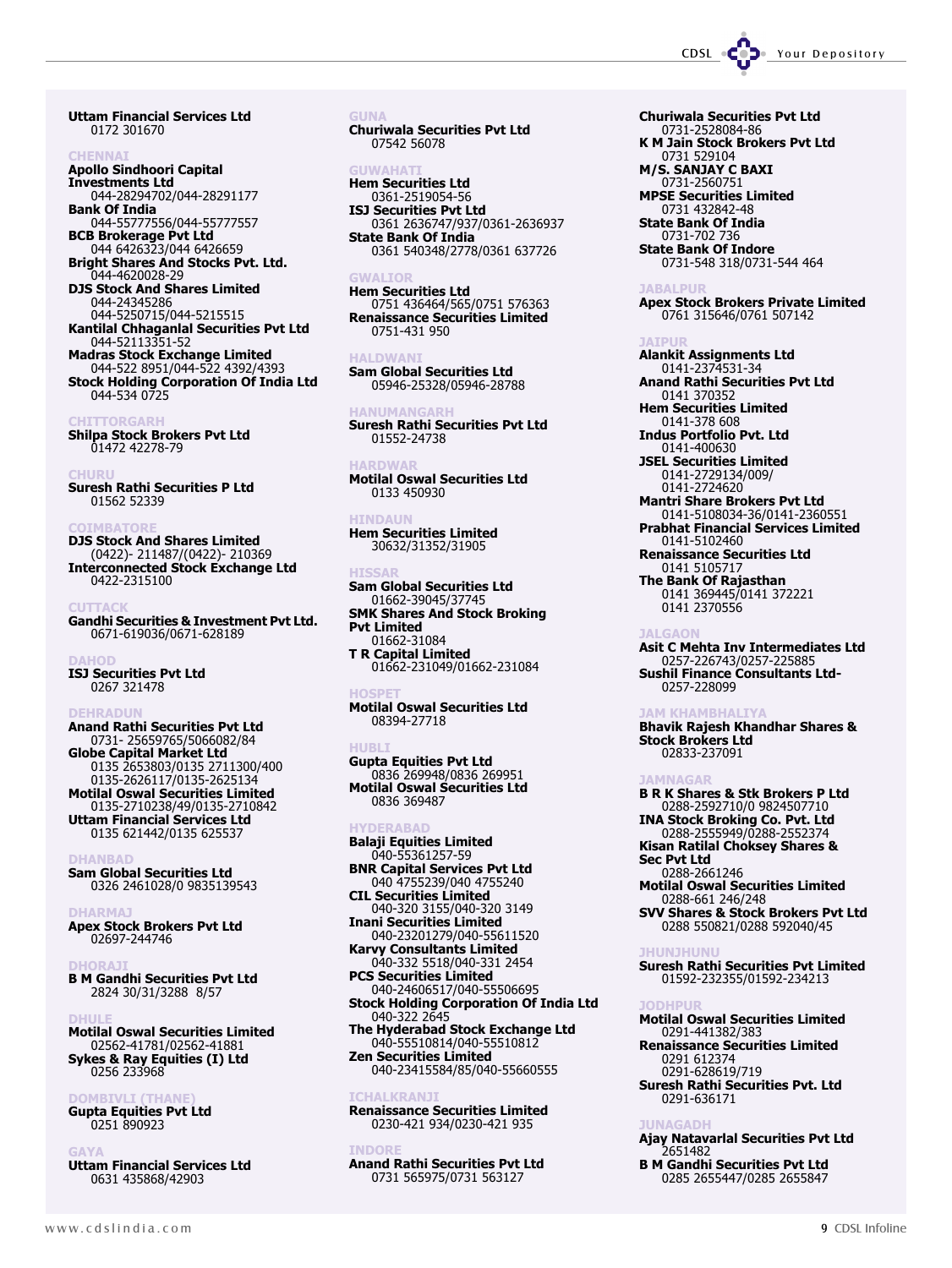CDSL COD. Your Depository

Emkay Share & Stock Brokers Pvt Ltd 0285-2627889/9489/0285-2641042

#### KANPUR

Allahabad Bank 0512-2331217 Prabhat Financial Services Ltd 0512-2541828/0512-2541838 Siddhi Shares Private Limited 0512 305203/ Siddhi Shares Pvt Ltd (Birhana Rd) 0512-2357258/0512-2354229 State Bank Of India 0512 303123/874

# **KHAMRHAT**

02698 20565

Apex Stock Brokers Private Limited 02698 24401-02 Navkar Share & Stock Brokers Pvt Ltd

KOCHI

Cochin Stock Brokers Limited 0484 401898/3913/0484 400044 Select Stock Brokers Limited 0484-2371550/0484-2361014/3576

# KOLHAPUR

Motilal Oswal Securities Ltd 0231 660713/0231 650171 Renaissance Securities Limited 0231 660713/0231 650171

#### KOLKATI

Accord Capital Markets Limited 033-476 2125/5404/033-475 0828 Ashika Stock Broking Limited 033-22215031-32 Bank Of Baroda-Ballygunge 033-24409585/033-24407518 Bank Of India 033 22485703/1973 CD Equisearch Private Limited 033 2805601-02 Dalmia Securities Limited 033-2806544-49 Dimensional Securities Pvt Ltd 033 2207948/033 2102650-52 DJS Stock & Shares Limited 033-2206269/033-2484288 Dynamic Equities Pvt Ltd 033 4742158-62 East India Securities Limited 033-334 5527/5689/ 033-321 8069 G M Bosu & Co Pvt Ltd 033 4662822/033 4664363 Inter-Connected Stock Exchange Of India Ltd 033-22213392 Lohia Securities Limited 033-210 8722/033-210 7993/95 M Prasad & Co. Ltd 033 4792700-01 R M Share Trading Pvt Ltd 033 2103860/033 2103862 Sam Global Securities Limited 033-221 1096/033-221 1097 SKP Securities Limited 033-2828719/8793 Stock Holding Corporation Of India Ltd 033-226 2030 Vedika Securities Pvt Ltd 033 2231245/033 2233642/43

# KOTA

Hem Securities Ltd 0744 2451026 Suresh Rathi Securities Pvt Limited 0744-361 155

# **LUCKNOW**

Allahabad Bank 0522-2288559/0522-228885 Anand Rathi Securities Pvt Ltd 0522 282303/0522 217547/426 Asit C Mehta Investment Intermediates Ltd

0522-2259284/087 Mani Stock Brokers Limited

0522-2635244/0522-2635151 Motilal Oswal Securities Limited 0522-2204471-74

Seeta Portfolio Management Pvt Ltd 0522-2321196/4224

Sykes & Ray Equities (I) Limited 0522 331196

#### LUDHIANA

K & A Securities Pvt Ltd 0161-2406111/0161-2431419 LSE Securities Limited 0161-2772316/0161-2772315 State Bank Of India 0161-449 080/0161-449 081

MADIID/

DJS Stock & Shares Ltd 0452-2335776/0452-2337555

# **MANDI GOBINDGAR**

S P Jain Securities Pvt Ltd 01765-257721/01765-241300

#### **MANDSAUR**

ISJ Securites Pvt Ltd 07422-243051

#### MANGALORE

Arcadia Share & Stock Brokers Pvt Ltd 0824-2429614/0824-5268296 ISJ Securities Pvt Ltd 0824 429614 Sykes & Ray Equities (India) Ltd 0824-2218561/8737/0824-5269477

#### MEERUT

BCB Brokerage Pvt Ltd 0121 660001/24 Sam Global Securities Ltd 0121-663644/0121-644529/9684 Sam Global Securities Ltd 0121-2642127/0121-3101950

## MITHAPUR

Bhavik Rajesh Khandhar Shares & Stock Brokers Pvt Ltd 02892 26934/9824238220

#### MORADABAD

Uttam Financial Services Limited 0591-2317427

# **MUZAFFARPUR**

B R Jalan Securities Private Limited 0621-266839/0621-266840

# NADIAD

Gupta Equities Pvt Ltd 0268-2569953/0268-2560130 Kisan Ratilal Choksey Shares & Sec Pvt Ltd 0268-29020/24/26/

# **NAGP**

Anand Rathi Securities Pvt. Ltd. 0712-814721-25 Kantilal Chhganlal Securities Pvt. Ltd 0712 5659035

Motilal Oswal Securities Ltd 0712 538181

# Renaissance Securities Limited 0712 241062

## **NAMAKKA**

DJS Stock And Shares Limited 04286-231944/04286-232436

#### **NANDURAD**

Motilal Oswal Securities Ltd 2564 50/57

# NASIK

Asit C Mehta Investment Intermediates Ltd 0253 454174-75 Kantilal Chhaganlal Securities Pvt Ltd 0253 572196/0253 5727696 Motilal Oswal Securities Limited 0253-579201/0253-574782 **NAVE MUMBA** 

# Bank Of Baroda

022-770 9854/022-771 0951 Inter-Connected Stock Exchange Of India Ltd 022 7812056/58/59/022 7812062/392-3 Motilal Oswal Securities Ltd 022 7661278 NEW DELHI Abhipra Capital Limited 011-52390909/011-52390725 Alankit Assignments Limited 011-23610220-24/011-23611846-50 B R Jalan Securities Private Limited 011-26514050/011-26511919 B R Jalan Securities Pvt Ltd 011 3241992 Bank Of India 011 3721843-44/011 3731113 BLB Limited 011-30968120 Bonanza Stock Brokers Ltd 011-23242022/9871282122 Chugh Securities Pvt Ltd 011-51881027/011 51881028 CNB Finwiz Limited 011-23290015/011-23290007 Crimson Financial Services Ltd 011-30969890/011-30969895 D B (International) Stock Brokers Ltd. 011-23353795-97/011-55302069 DSE Financial Services Ltd 011-23292173/011-23278922 Exponential Financial Services Pvt Ltd 011-27477302-305 Express Securities Pvt Ltd 011 3326940/011 3279479 Fortis Securities Limited 011-51512000/011-51516326 Globe Capital Market Limited 011 3720887/89/91/011 3720891 Globe Capital Market Ltd 011-22540897/99/011-22018116 IKM Investor Services Ltd 011 25881801/011 25882332 Indiabulls Securities Limited 011 51778000/011 51778051 Indus Portfolio Private Limited 011 5457390/011 5449517/9862 Integrated Master Securities Limited 011-3322136/2143/011-3322187/2259 Inter Connected Stock Exchange Of India Ltd 011-27864150 Jyoti Jain Investment & Finance Co Pvt Ltd 011 24656819-20

K & A Securities Pvt Ltd 011-51603333/011-51628410-16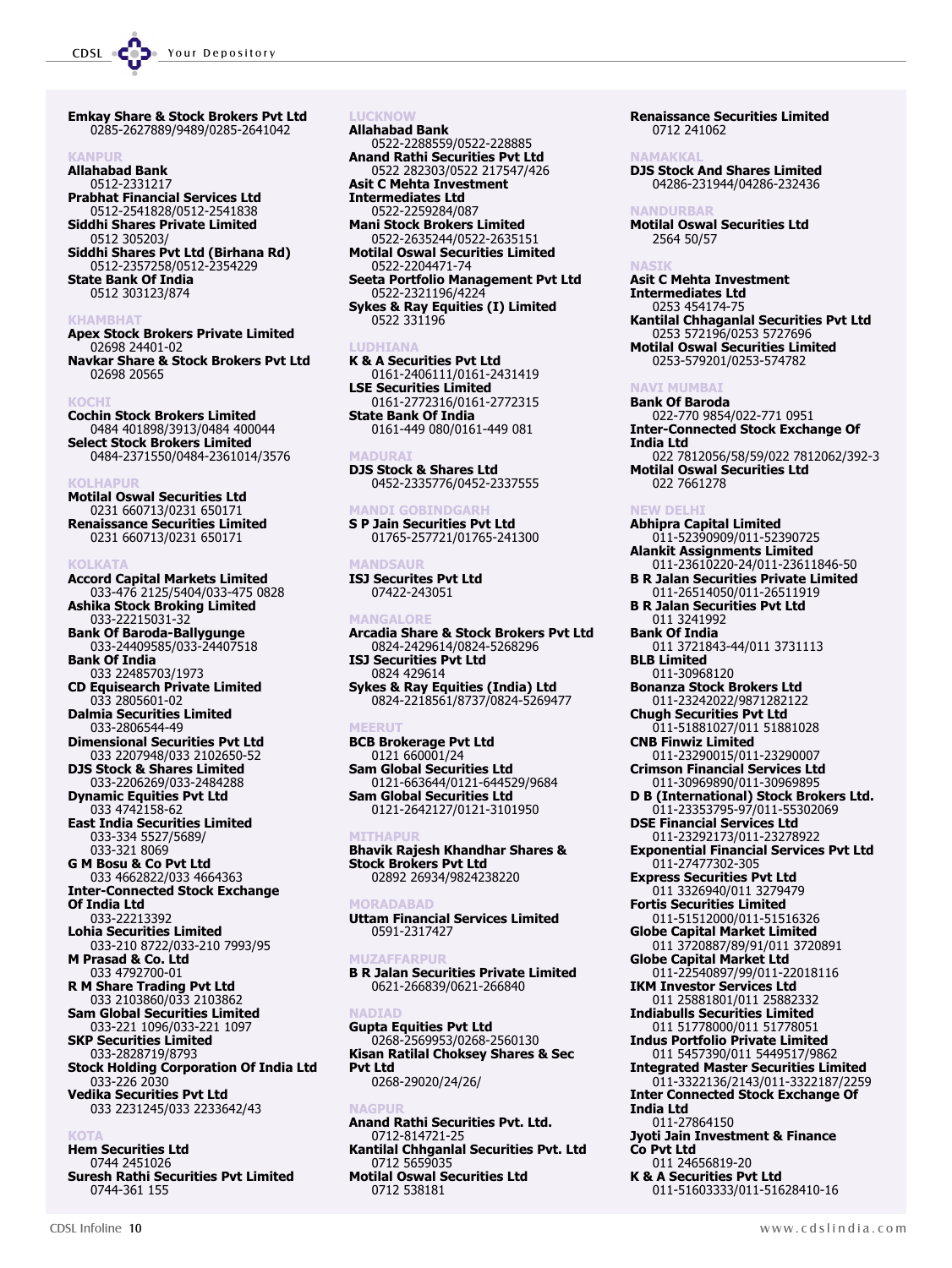

Master Capital Services Ltd 011 3738633/011 3358667 Moongipa Investments Limited 011-27482501-2506 MSB Securities (P) Limited 011-51511770/1771/011-51511772 OPG Securities Pvt Limited 011-23277472 R N Patwa Shares & Stock Brokers (P) Ltd 011 7420944/011 7420964 Sam Global Securities Limited 011-3270790/6190 Sam Global Securities Limited 011 7228354/011 7433346 Sam Global Securities Limited 011-25168377/011-25168428 Sam Global Securities Limited 011-27404252/011-27931119 Sam Global Securities Limited 011-55271510/011-22482076-79 Som Datt Securities Ltd 011 2644 0896 Stock Holding Corporation Of India Ltd 011-371 2807 Suresh Rathi Securities Pvt. Limited 011-328 1192 The J & K Bank Limited 011 3737940-41/011 3737948 Uttam Financial Services Limited 011-23311853 Value Capital Services Ltd 011-22044092 Vogue Commercial Co. Ltd. 011-23359440/011-23358677-78 Wegmans Financial Services Pvt Ltd 011-26476211 Zuari Investments Limited 011 6413319/3376/011 6413386

# **NIZAMARAD**

Saurashtra Capital Services Pvt Ltd 08462-229216/08462-221384/0814

# PANAJI

Arcadia Share & Stock Brokers Pvt Ltd 0832-2221753/9326102942 ISJ Securities Pvt Ltd 0832 231130

PATNA Motilal Oswal Securities Ltd 0612 201625/26/22

**PIPARAYA** BCB Brokerage Pvt Lt 07576 23232

PRODDATUR Renaissance Securities Limited 08564-43494/08564-57945

#### **PUNE**

Bank Of Baroda 020 5421255/36997 Grishma Securities Pvt Ltd 020 4019494/516 Prabodh Artha Wardhini Pvt Ltd 020-24481501/9520-24481502 PSE Securities Limited 020 24432761 The Cosmos Cooperative Bank Limited

020 4456591/020 4461114-18

# RAIPUR

Kantilal Chhaganlal Securities Pvt Ltd 0771 5059071/0771 2583850 Wallfort Share & Stock Brokers Ltd 0771 535642

# RAJKOT

Ajay Natavarlal Securities Pvt Limited 229763/229782 Marwadi Shares And Finance Pvt Ltd 0281-2481313/0281-2468131 Rajkot Nagarik Sahkari Bank Limited 0281 2223927 SKSE Securities Limited 0281-442 145/0281-691 257

RANCHI Motilal Oswal Securities Ltd 0651 307350

RANIGANJ B R Jalan Securities Private Ltd 0341-441568/69

ROHTAK The Bank Of Rajasthan Ltd 01262 54502

ROURKELA Motilal Oswal Securities Ltd 0661 4640943/3493

**SANGAMNE** Apex Stock Brokers Private Limited 02425 25451/02425 25100

**SANGL** Mangal Keshav Securities Ltd 0233-2671956

**SECUNDERABAD** Sripad Securities Limited 040-27707659/040-55311720

#### **HAHD**

Kamal Kumar Jalan Securties Pvt Ltd 07652-248808

**SHAM** Sam Global Securities Ltd 01398-252032/522/01398-250676

**STI TGURI** Sykes & Ray Equities (India) Ltd 0353-2530585/91-2428804

**STROH** Rennaisance Securities Ltd 02972 224314/02972 224315

SIRSA Sam Global Securities Limtied 01666-234345/01666-224270

# SRIGANGANAGAR

Sam Global Securities Ltd 422093/433001-02

# SURAT

BCB Brokerage Pvt Ltd 0261 7413530/0261 7413634 Kamal Kumar Jalan Securities Pvt Ltd 0261-2323193/0261-2310633 Kisan Ratilal Choksey Shares & Securities Pvt Ltd 0261-7410007/0261-7426867

Motilal Oswal Securities Limited 0261-419813/0261-435505

S P Jain Securities Pvt Ltd 0261 2364151/0261 2345361 Suresh Rathi Securities Pvt Ltd 0261 655670

THANE

Kantilal Chhaganlal Securities Pvt Ltd 022 25430445/022 55571305

# THIRUVANANTHAPURAM

Capstocks And Securities (India) Pvt Ltd 0471 2476632/0471 2463735/1745

THRISSU

The South Indian Bank Limited 0487 440388

TINSUKIA

Renaissance Securities Limited 334622/339062

# TIRUNELVELI

Inter-Connected Stock Exch Of India Ltd 0462-2333383/0462-2339973

UDAIPUR

Emkay Share & Stock Brokers P Ltd 0294 415405/0294 412276 ISJ Securities Private Limited 0294-2423611/612 ISJ Securities Pvt Ltd 0294-2525120 M/S Sanjay C Baxi 0294-2422162 Renaissance Securities Limited 0294-5100844 Shilpa Stock Broker Pvt Ltd 0294 425816/0294 425855 Suresh Rathi Securities Pvt Ltd 0294 413088

UDUPI

ISJ Securities Pvt Ltd 08252 34295 Arcadia Share & Stock Brokers Pvt Ltd 0820-5293913/93423749200

VADODARA

Bank Of Baroda 0265-2225417/0265-2361910 SDFC Securities Limited 0265-2362940/0265-5540730 Vadodara Stock Exchange 0265-361 534/474/0265-361 973

#### VAPI

Mangal Keshav Securities Ltd 02638 439063/02638 434687

# VARANASI

Allahabad Bank 0542-2504281 Siddhi Shares Pvt Ltd 0542-3129900/09 Sykes & Rays Equities (I) Ltd 0542 356569

# VIJAYAWADA

BNR Capital Services Pvt Ltd 0866 566271/0866 566267 BNR Capital Services Pvt Ltd 0866 577005/0866 571047 BNR Capital Services Ltd 0866-5598800/0866-5598811

#### VISAKHAPATNA

Steel City Securities Limited 0891-549675-80